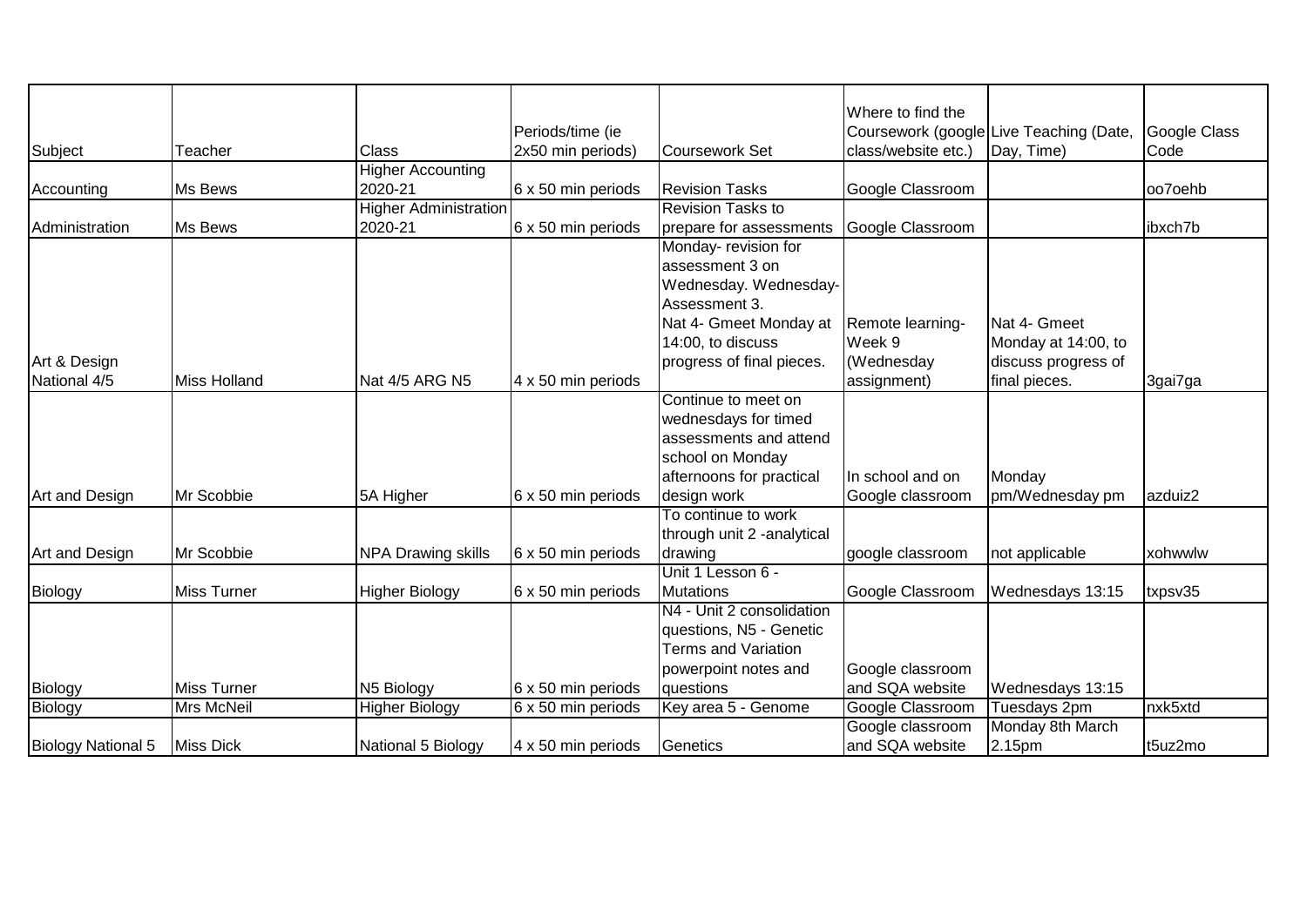|                                      |                   |                             |                    | Revision Lesson 3:                       | Google Classroom - |                                 |         |
|--------------------------------------|-------------------|-----------------------------|--------------------|------------------------------------------|--------------------|---------------------------------|---------|
|                                      |                   |                             |                    | Operations. Various                      | All work under     |                                 |         |
|                                      |                   |                             |                    | tasks to work through and Classroom tab, |                    | Wednesday 10                    |         |
|                                      |                   |                             |                    | complete, hand in once                   | Topic, Online      | March 2021 11:35-               |         |
| <b>Business</b>                      | <b>Miss Clark</b> | S <sub>4</sub> D National 5 | 4 x 50 min periods | complete.                                | Learning Revision  | 12:25                           | z66o36c |
|                                      |                   | <b>Higher Business</b>      |                    | Revision Tasks to aid                    |                    |                                 |         |
| <b>Business</b>                      |                   | Management 2020-            |                    | preparation for                          |                    |                                 |         |
| Management                           | Ms Bews           | 21                          | 6 x 50 min periods | lassessments                             | Google Classroom   |                                 | edb7wvo |
|                                      |                   |                             |                    |                                          |                    | N5 - Tuesday 9th                |         |
|                                      |                   |                             |                    |                                          |                    | March 2.15pm, N4 -              |         |
|                                      |                   |                             |                    |                                          |                    | Thursday 11th March             |         |
| Chemistry                            | <b>Miss Dick</b>  | N4/5 Chemistry              | 4 x 50 min periods | Plastics                                 | Google Classroom   | 1.15pm                          | f5nxt7m |
|                                      |                   |                             |                    | Unit 2 Nature's                          |                    |                                 |         |
|                                      |                   | <b>Higher Chemistry</b>     |                    | Chemistry: Oxidation of                  | Google classroom   | Every class period for          |         |
| Chemistry                            | Miss Stephen      | 2020                        | 6 x 50 min periods | Food                                     | and SQA website    | help - contact me 1st   rnv6cit |         |
|                                      |                   |                             |                    |                                          |                    |                                 |         |
|                                      |                   |                             |                    | We're continue to prepare                |                    |                                 |         |
|                                      |                   |                             |                    | for a final assessment on                |                    |                                 |         |
|                                      |                   |                             |                    | the current Unit: Software               |                    |                                 |         |
|                                      |                   |                             |                    | Design & Development.                    |                    |                                 |         |
|                                      |                   |                             |                    | Coursework and past                      |                    |                                 |         |
|                                      |                   |                             |                    | papers questions,                        |                    |                                 |         |
|                                      |                   |                             |                    | questionnaires and tests.                |                    |                                 |         |
|                                      |                   |                             |                    | This week focused on                     |                    |                                 |         |
|                                      |                   |                             |                    | Analysis, Design, and                    |                    |                                 |         |
|                                      |                   |                             |                    | more especially                          |                    |                                 |         |
|                                      |                   |                             |                    | Implementation,                          |                    |                                 |         |
| <b>Computing Science Mr Oliveras</b> |                   | HCOM (N5)                   | 6 x 50 min periods | Evaluation & Testing.                    | Google Classroom   |                                 | yz2nd4f |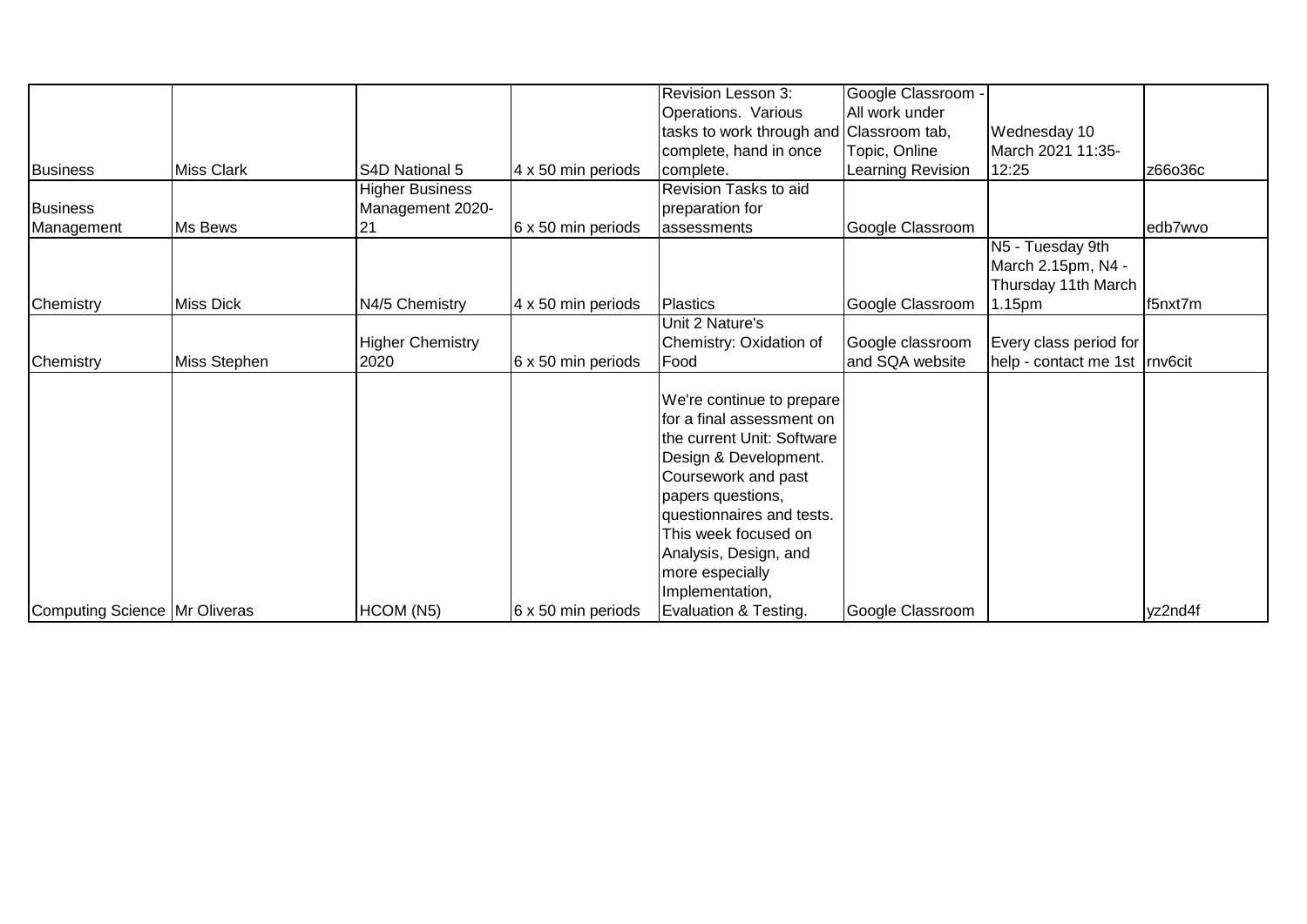| Computing Science Mr Oliveras |                | HCOM (H)<br>Higher/Advanced | 6 x 50 min periods        | We're continue to prepare<br>for a final assessment on<br>the current Unit: Software<br>Design & Development.<br>Coursework and past<br>papers questions,<br>questionnaires and tests.<br>This week focused on<br>Analysis, Design, and<br>more especially<br>Implementation,<br>Evaluation & Testing.<br>Pupils will continue to<br>work towards their<br>practical SQA<br>assessment and<br>complete a timed<br><b>Production Analysis</b> | Google Classroom<br>Google Classroom                           | Tues PM rehearsals<br>in school from 13:15-<br>15:45, Gmeet<br>Wednesday 10th | nl5od27 |
|-------------------------------|----------------|-----------------------------|---------------------------|----------------------------------------------------------------------------------------------------------------------------------------------------------------------------------------------------------------------------------------------------------------------------------------------------------------------------------------------------------------------------------------------------------------------------------------------|----------------------------------------------------------------|-------------------------------------------------------------------------------|---------|
| Drama                         | Ms Fyvie       | Higher                      | 6 x 50 min periods        | essay.                                                                                                                                                                                                                                                                                                                                                                                                                                       | and in school                                                  | March 10.45 - 11.45. pofhq6n                                                  |         |
| Drama                         | Ms Livingston  | NPA Drama                   | 4 x 50 min periods        | NPA Monologue<br>Preperation/Presentation                                                                                                                                                                                                                                                                                                                                                                                                    | Google Classroom                                               | 8/3/21, Monday<br>12:25, 10/3/21,<br>Wednesday 09:35-<br>11:35                | rafw5se |
| English                       | Miss MacDonald | Higher                      | 5 x 50 min periods        | Pupils should work away<br>on tasks set for their<br>RUAE unit of work and<br>work towards completing<br>any outstanding work for<br>their Scottish Set Text<br>lunit.                                                                                                                                                                                                                                                                       | All resources will be<br>available on our<br>Google Classroom. | Monday 8th, 9am.                                                              | 5qu677y |
|                               |                |                             |                           |                                                                                                                                                                                                                                                                                                                                                                                                                                              |                                                                | Tuesday 09/03/21,                                                             |         |
| English                       | Mrs Hall       | Senior Nat 5 - 5.5          | 6 x 50 min periods        | <b>RUAE Revision</b>                                                                                                                                                                                                                                                                                                                                                                                                                         | Google Classroom                                               | 12:25pm                                                                       | kkdnjhf |
| English                       | Mrs Irving     | <b>HIGHER</b>               | 6 x 50 min periods        | <b>RUAE</b>                                                                                                                                                                                                                                                                                                                                                                                                                                  | Google Classroom                                               |                                                                               | cacfuaq |
| English                       | Mrs Jones      | Higher                      | $6 \times 50$ min periods | <b>RUAE Skills</b>                                                                                                                                                                                                                                                                                                                                                                                                                           | Google Class                                                   | Monday 08/03 at<br>10:45am and<br>Thursday 11/03 at<br>10:45am                | z5wai2i |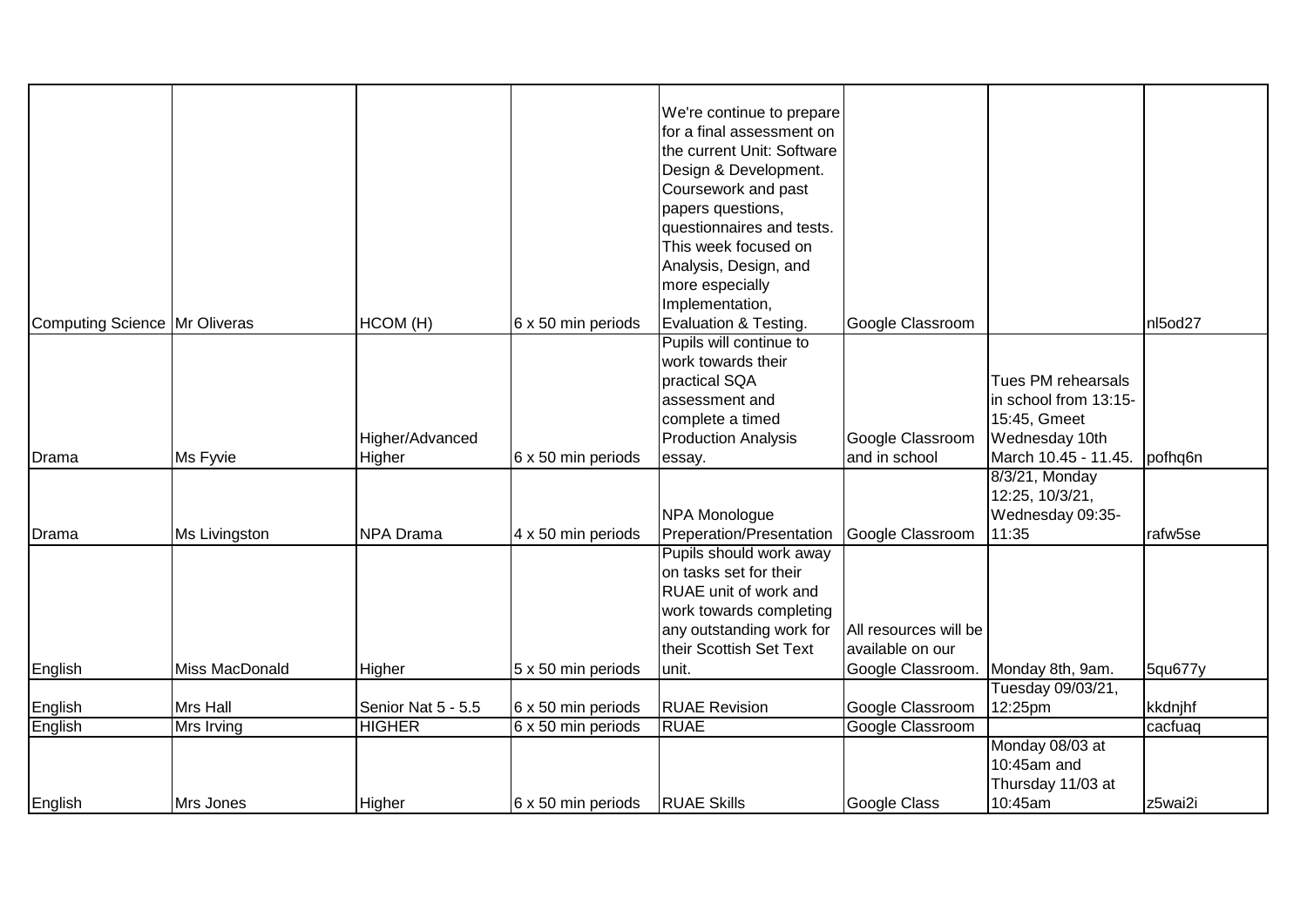|                          |                     | Miss Atkinson's           |                    |                                |                  |                    |                |
|--------------------------|---------------------|---------------------------|--------------------|--------------------------------|------------------|--------------------|----------------|
|                          |                     | Senior National 5         |                    |                                |                  | Monday, March 8th, |                |
| English National 5       | Miss Atkinson       | <b>Class</b>              | 6 x 50 min periods | <b>RUAE Tasks</b>              | Google Classroom | 10:45 am           | 5pekav6        |
|                          |                     |                           |                    | Depending on candidate:        |                  | Depending on       |                |
|                          |                     |                           |                    | <b>Employment: Daily life</b>  |                  | candidate:         |                |
|                          |                     |                           |                    | and unemployment               |                  | Monday 8th March,  |                |
|                          |                     |                           |                    | issues                         |                  | 10:00              |                |
|                          |                     |                           |                    | Language learning and          |                  | Monday 8th March,  |                |
| French                   | Mrs Hutcheson       | S5/6 French               | 6 x 50 min periods | benefits for employment        | Google Classroom | 14:30              | f5q5u5y        |
|                          |                     |                           |                    | This week pupils will start    |                  |                    |                |
|                          |                     |                           |                    | revision from previous         |                  |                    |                |
|                          |                     |                           |                    | topics in preparation for      |                  |                    |                |
|                          |                     |                           |                    | assessments when               |                  |                    |                |
|                          |                     |                           |                    | returning to school. This      |                  |                    |                |
|                          |                     |                           |                    | weeks revision topic is        |                  | Wednesday 10th     |                |
| Geography                | Mr Graham           | Higher                    | 6 x 50 min periods | Population.                    | Google classroom | 2:00pm             | fqtma5w        |
|                          |                     |                           |                    | Population Revision and        |                  |                    |                |
| Geography                | Mr Ikpa             | <b>GENF</b>               | 4 x 50 min periods | <b>Test</b>                    | Google Classroom |                    | nhjlfgb        |
|                          |                     |                           |                    | Population Revision and        |                  |                    |                |
| Geography                | Mrs Watson          | GEN5G                     | 4 x 50 min periods | Test                           | Google Classroom |                    | zeyxcxj        |
|                          |                     |                           |                    | Hitler's entry into politics / |                  |                    |                |
| <b>History</b>           | Mrs Burns           | <b>National History</b>   | 4 x 50 min periods | The 1932 election              | google classroom |                    | 5tpqdbc        |
|                          |                     |                           |                    | Essay: How successful          |                  |                    |                |
|                          |                     |                           |                    | were attempts to               |                  |                    |                |
|                          |                     |                           |                    | strengthen Tsarism, 1905-      |                  | 11.3.21, Thursday, |                |
| <b>History</b>           | Miss McLeod         | <b>Higher History</b>     | 6 x 50 min periods | 14?                            | Google classroom | 1.30-2pm           | taku3ff        |
| <b>Home Economics</b>    | Miss Ritchie        | <b>Practical Cookery</b>  | 4 x 50 min periods | In-school learning and         | Google Classroom |                    | 36ficai        |
| <b>Practical Cookery</b> |                     |                           |                    | equipment lists                |                  |                    |                |
| Home Economics           | Miss Ritchie & Miss | S5/6 Home                 | 1 x 50 min period  | Pupils will be given a         | Google Classroom |                    | uh7vzbe        |
| Elective                 | Macdonald           | <b>Economics Elective</b> |                    | selection of recipes to        |                  |                    |                |
|                          |                     |                           |                    | complete at home to            |                  |                    |                |
|                          |                     |                           |                    | maintain practical skills.     |                  |                    |                |
|                          |                     |                           |                    | 2.6 Structure and function     |                  |                    |                |
| Human Biology            |                     | <b>Higher Human</b>       |                    | of the cardiovascular          | Google classroom | Monday 8th March   |                |
| Higher                   | <b>Miss Dick</b>    | Biology                   | 6 x 50 min periods | system                         | and SQA website  | 12.25pm            | u4z5lpu        |
|                          |                     |                           |                    | <b>Extracting and</b>          |                  |                    |                |
|                          |                     |                           |                    | interpreting data from         |                  |                    | Classroom Code |
| Mathematics              | Mr John             | 5M6                       | 6 x 50 min periods | different graphical form.      | Google Classroom |                    | gearoix        |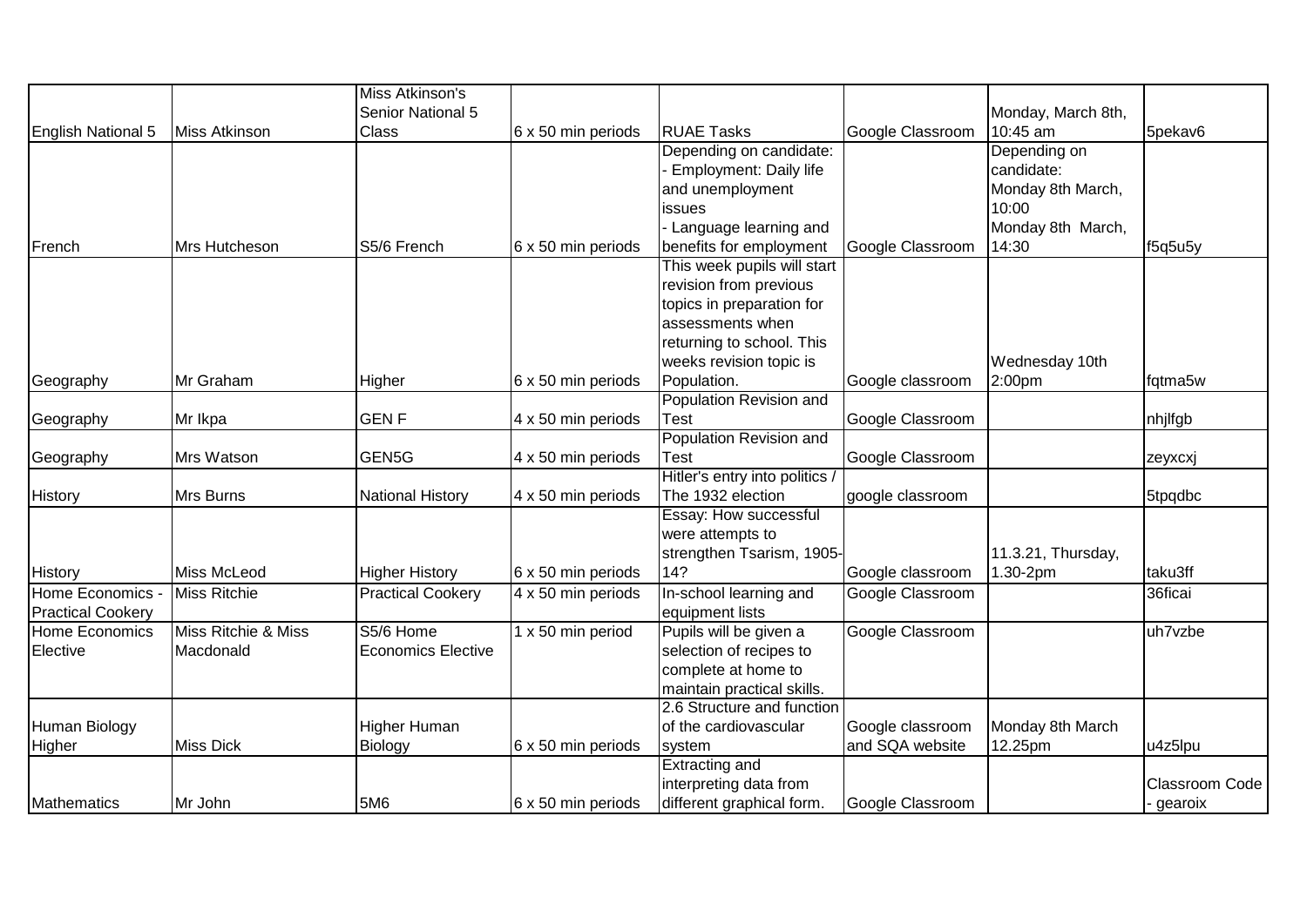|                       |                    |                        |                           | The class will be working     |                      |                              |         |
|-----------------------|--------------------|------------------------|---------------------------|-------------------------------|----------------------|------------------------------|---------|
| Mathematics           | Mrs Irvine         | 5M4                    | 5 x 50 min periods        | on Similar Figures.           | Google classroom     |                              | 6thr7bg |
|                       |                    | <b>Advanced Higher</b> |                           | <b>Continuing Vectors and</b> |                      |                              |         |
| Mathematics           | R King             | 5M1                    | 6 x 50 min periods        | Past Papers                   | AH R King            | 9/3, Tuesday, 1045           | rqwn3ju |
|                       |                    |                        |                           |                               |                      | Pupils are sending in        |         |
|                       |                    |                        |                           |                               |                      | work and being               |         |
|                       |                    |                        |                           |                               |                      | invited to join google       |         |
|                       |                    |                        |                           |                               | SQA website and      | meets throughout the         |         |
| Maths                 | Mr Shaw            | <b>5MA2</b>            | 6 x 50 min periods        | Past papers                   | google classroom     | day.                         | 52ip2g7 |
|                       |                    |                        |                           |                               |                      | Tue 12:00, Friday            |         |
| Maths                 | Mr Wilson          | Higher                 | 6 x 50 min periods        | <b>Vectors and Revision</b>   | Google Classroom     | 12:00                        | uqtcvup |
| <b>Maths</b>          | <b>Mrs Simpson</b> | 5M <sub>5</sub>        | 6 x 50 min periods        | Volume                        | Google Classroom     |                              | a74q676 |
|                       |                    | <b>Media Targeted</b>  |                           |                               |                      |                              |         |
| Media Studies         | Mrs G Smith        | <b>Support Class</b>   | 2 x 50 min periods        | Short film analysis           | Google Classroom     | 13:15 - 2:30pm               | rd2k6tz |
|                       |                    |                        |                           | Analysis of Factual films     |                      |                              |         |
|                       |                    |                        |                           | Essay task                    |                      |                              |         |
|                       |                    |                        |                           | catch up on outstanding       |                      |                              |         |
|                       |                    |                        |                           | tasks - please contact        |                      |                              |         |
| Media Studies         | Dr Millar          | Media Studies N3       | 2 x 50 min periods        | teacher for advice            | Google classroom     | Tuesday 2.30                 | 3s3hern |
|                       |                    |                        |                           |                               | All coursework can   |                              |         |
|                       |                    |                        |                           |                               | be found on Google   |                              |         |
|                       |                    |                        |                           |                               | Classroom with any   |                              |         |
|                       |                    |                        |                           |                               | external links to be |                              |         |
|                       |                    |                        |                           |                               | found within the     |                              |         |
| Modern Studies        | Mrs Burns          | N5MSG1                 | 4 x 50 min periods        | <b>Exam Skills Practice</b>   | material.            | Wednesday P5 13:15   r5n2iym |         |
|                       |                    |                        |                           |                               | All coursework can   |                              |         |
|                       |                    |                        |                           |                               | be found on Google   |                              |         |
|                       |                    |                        |                           |                               | Classroom with any   |                              |         |
|                       |                    |                        |                           |                               | external links to be |                              |         |
|                       |                    |                        |                           |                               | found within the     |                              |         |
| <b>Modern Studies</b> | Mrs Dickson        | N5MSG2                 | 4 x 50 min periods        | <b>Exam Skills Practice</b>   | material.            |                              | xxp5ok3 |
|                       |                    |                        |                           |                               | All coursework can   |                              |         |
|                       |                    |                        |                           |                               | be found on Google   |                              |         |
|                       |                    |                        |                           |                               | Classroom with any   |                              |         |
|                       |                    |                        |                           |                               | external links to be |                              |         |
|                       |                    |                        |                           |                               | found within the     |                              |         |
| <b>Modern Studies</b> | Mrs Pollard        | N5MSD                  | $4 \times 50$ min periods | <b>Exam Skills Practice</b>   | material.            | Tuesday P3 10:25             | 7fhimsn |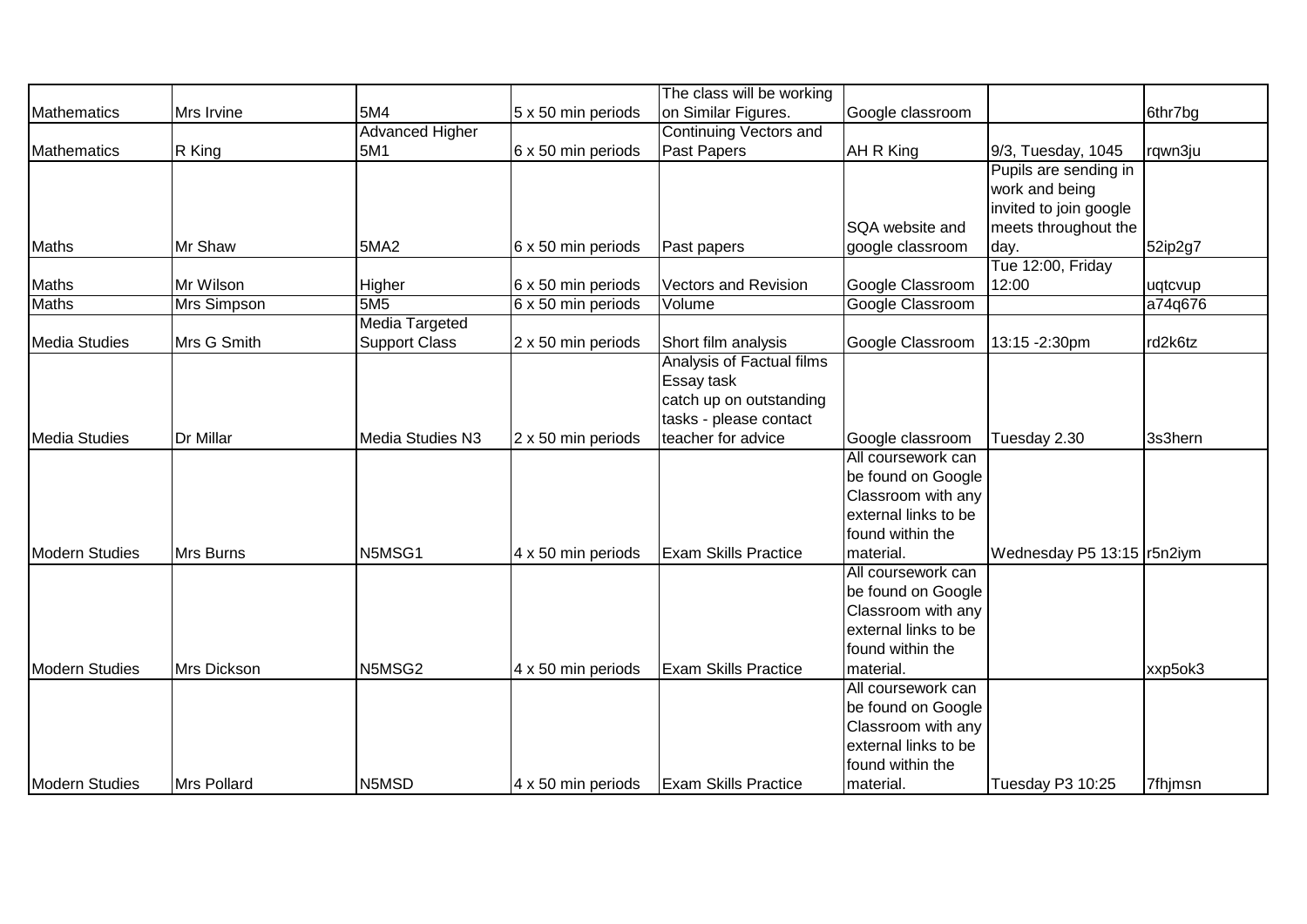|                       |                      |                        |                    |                                     | All coursework can   |                              |             |
|-----------------------|----------------------|------------------------|--------------------|-------------------------------------|----------------------|------------------------------|-------------|
|                       |                      |                        |                    |                                     | be found on Google   |                              |             |
|                       |                      |                        |                    |                                     | Classroom with any   |                              |             |
|                       |                      |                        |                    |                                     | external links to be |                              |             |
|                       |                      |                        |                    |                                     | found within the     |                              |             |
| Modern Studies        | Mrs Pollard          | N5MSHIA                | 4 x 50 min periods | <b>Exam Skills Practice</b>         | material.            | Monday P5 12:25              | vxjur24     |
|                       |                      |                        |                    |                                     | All coursework can   |                              |             |
|                       |                      |                        |                    |                                     | be found on Google   |                              |             |
|                       |                      |                        |                    |                                     | Classroom with any   |                              |             |
|                       |                      |                        |                    |                                     | external links to be |                              |             |
|                       |                      |                        |                    |                                     | found within the     |                              |             |
| Modern Studies        | Mrs Pollard          | N5MSHIB                | 4 x 50 min periods | <b>Exam Skills Practice</b>         | material.            | Monday P6 14:05              | xeo3ke2     |
|                       |                      |                        |                    | To look at the ways US              |                      |                              |             |
|                       |                      | <b>Higher Modern</b>   |                    | citizens can participate in         |                      |                              |             |
| <b>Modern Studies</b> | Mrs Pollard          | <b>Studies</b>         | 6 x 50 min periods | politics.                           | google classroom     |                              | n5xpnrs     |
|                       |                      |                        |                    | To look at the ways US              |                      |                              |             |
|                       |                      | <b>Higher Modern</b>   |                    | citizens can participate in         |                      |                              |             |
| <b>Modern Studies</b> | Mrs Pollard          | <b>Studies</b>         | 6 x 50 min periods | politics.                           | google classroom     |                              | shbwihl     |
|                       |                      |                        |                    |                                     | All coursework can   |                              |             |
|                       |                      |                        |                    |                                     | be found on Google   |                              |             |
|                       |                      |                        |                    |                                     | Classroom with any   |                              |             |
|                       |                      |                        |                    |                                     | external links to be |                              |             |
|                       | Mrs Pollard and Mrs  |                        |                    |                                     | found within the     |                              |             |
| <b>Modern Studies</b> | <b>IBurns</b>        | N5MSH                  | 4 x 50 min periods | <b>Exam Skills Practice</b>         | material.            | Monday P3 10:25              | npudbnm     |
|                       |                      |                        |                    | Nat 5= Identify                     |                      |                              |             |
|                       |                      |                        |                    | instruments revision, bass          |                      |                              |             |
|                       |                      |                        |                    | line revision and a guided          |                      |                              |             |
|                       |                      |                        |                    | past paper                          |                      |                              |             |
|                       |                      |                        |                    | <b>Higher= Transposition</b>        |                      | Drop in sessions:            |             |
|                       |                      |                        |                    | revision, instrumental              |                      | Monday-2pm-                  |             |
|                       |                      |                        |                    | technique revision and              |                      | 3.55pm                       |             |
|                       |                      |                        |                    |                                     |                      |                              |             |
|                       |                      |                        |                    | identifying instruments<br>revision |                      | Tuesday- 9.35am -<br>10.25am |             |
|                       |                      |                        |                    |                                     |                      |                              |             |
|                       |                      |                        |                    |                                     |                      | Wednesday- 1.15pm-           |             |
|                       |                      |                        |                    | Advanced Higher= Style              |                      | 2.55pm                       |             |
|                       |                      |                        |                    | revision, Baroque revision          |                      | Friday- 8.35am-              | Nat $5/H=$  |
|                       |                      | Nat 5/Higher/          |                    | and instrumental                    |                      | 9.45am                       | upktqmb AH= |
| Music                 | <b>Miss Mitchell</b> | <b>Advanced Higher</b> | 6 x 50 min periods | technique revision.                 | Google Classroom     |                              | ucunw35     |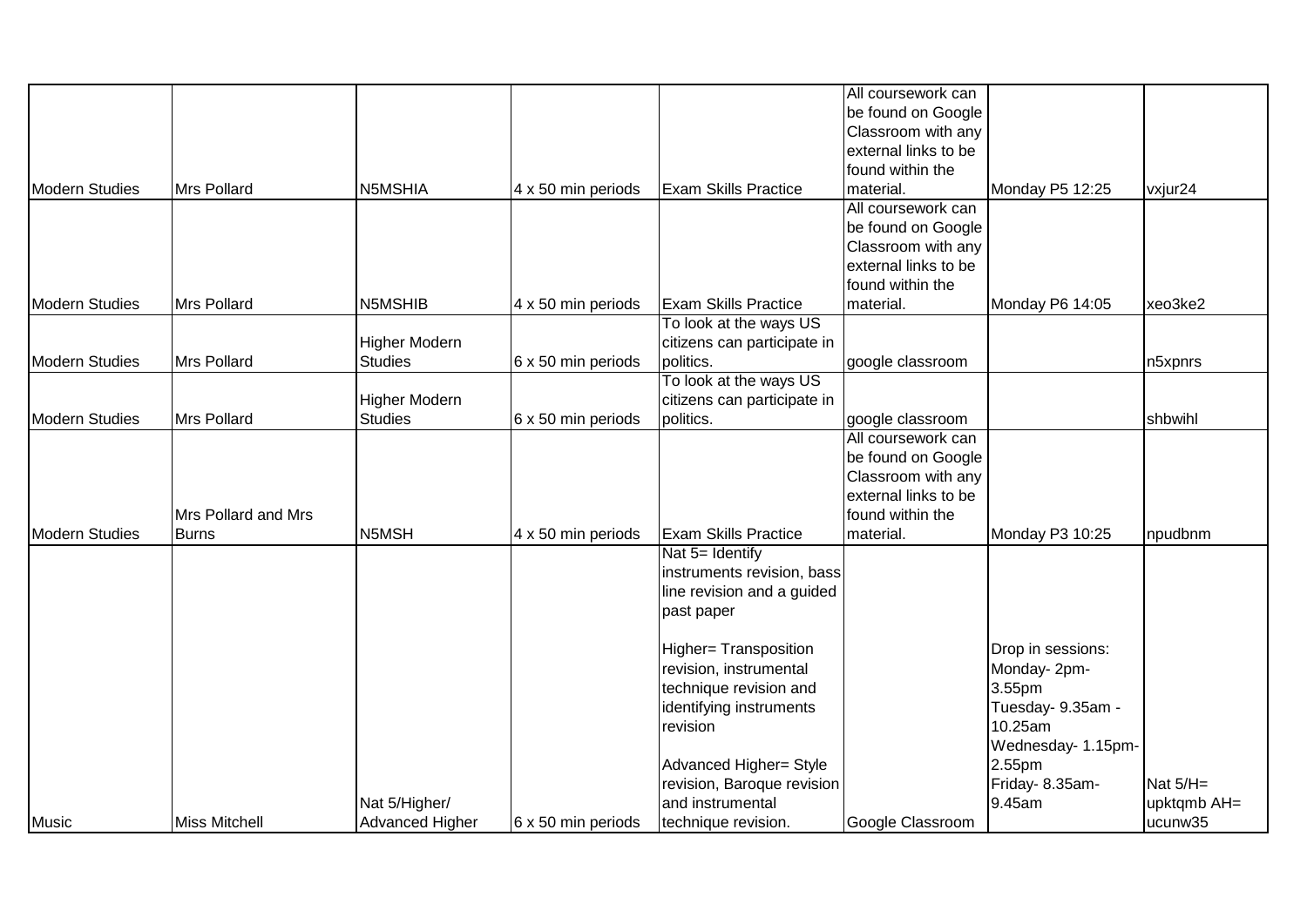|                    |                          |                                                |                           | On Tuesday - pupils        |                   |                                      |                       |
|--------------------|--------------------------|------------------------------------------------|---------------------------|----------------------------|-------------------|--------------------------------------|-----------------------|
|                    |                          |                                                |                           | should complete practice   |                   |                                      |                       |
|                    |                          |                                                |                           | questions on Google        |                   |                                      |                       |
|                    |                          |                                                |                           | Classroom and 'Hand In'.   |                   |                                      |                       |
|                    |                          |                                                |                           | On Thursday - pupils will  |                   | Tuesday 9th March                    |                       |
|                    |                          |                                                |                           | be invited into school     |                   | on Google Meet at                    |                       |
|                    |                          |                                                |                           | again from 12.25 to 14.55  |                   | 14.05.                               |                       |
|                    |                          |                                                |                           | to complete Audiobook      |                   | Thursday 11th March                  |                       |
|                    |                          | National 4/5 Music                             |                           | Assignment on              |                   | in School from 12.25                 |                       |
| Music Technology   | Mrs Campbell             | Technology                                     | 4 x 50 min periods        | Garageband.                | Google Classroom  | to 14.55.                            | mpumd6f               |
| <b>IPE</b>         | Mr Pennycook             | <b>Higher PE</b>                               | $6 \times 50$ min periods | <b>Emotional Factor</b>    | Google Classroom  |                                      | zfojrqp               |
|                    |                          |                                                |                           | Continued                  |                   |                                      |                       |
| PE (aesthetic)     | <b>Miss Smith</b>        | Higher                                         | 6 x 50 min periods        | Feedback questions &       | Google Classroom  | Wednesday 1:15pm                     | 2agl4au               |
|                    |                          |                                                |                           | dance workout              |                   | Period 5                             |                       |
| <b>Physics</b>     | <b>Miss Bowring</b>      | <b>Higher Physics</b>                          | 5 x 50 min periods        | Internal resistance        | Google Classroom  | Wednesday 11 am                      | fr6xgyi               |
| <b>Physics</b>     | <b>Miss Bowring</b>      | National 5 Physics                             | 4 x 50 min periods        | Radiation                  | Google Classroom  | Wednesday 10am                       | yiredpd               |
|                    |                          |                                                |                           |                            |                   |                                      | N/A All Young         |
|                    |                          |                                                |                           |                            |                   |                                      | People are            |
|                    |                          |                                                |                           | Mental and Physical        |                   |                                      | already on PSHE       |
|                    |                          |                                                |                           | Wellbeing - Going the      | Individual PSHE   |                                      | Google                |
| <b>PSE</b>         | <b>Guidance Teachers</b> | <b>House PSE classes</b>                       | 1 x 50 min period         | distance challenge         | Google Classrooms |                                      | Classrooms            |
| Psychology Higher  | Mr White/Mrs Watson      | <b>Higher Psychology</b>                       | 6 x 50 min periods        | Factors in Obedience       | Google Classroom  |                                      | $\overline{5}$ svrq4j |
| <b>RMPS Higher</b> | <b>Ms Erskine</b>        | <b>Higher RMPS</b>                             | 6 x 50 min periods        | Meditation                 | Google Classroom  |                                      | q7g22f7               |
|                    |                          |                                                |                           | Advanced Higher:           |                   |                                      |                       |
|                    |                          |                                                |                           | Employability: Preparing a |                   |                                      |                       |
|                    |                          |                                                |                           | CV and job application     |                   |                                      |                       |
|                    |                          |                                                |                           | Higher: Employability:     |                   |                                      |                       |
|                    |                          |                                                |                           | Unemployment/low salary    |                   |                                      |                       |
|                    |                          |                                                |                           | issues for young people    |                   | Monday 8th March,                    |                       |
|                    |                          |                                                |                           | National 5: School life    |                   | 11:30 plus individual                |                       |
|                    |                          |                                                |                           | Reading tasks, Listening   |                   | meets to go over                     |                       |
| Spanish            | Mrs Hutcheson            | S5/6 Spanish                                   | 6 x 50 min periods        | general task               | Google Classroom  | Talking exams                        | soktx70               |
| Sport And          | Mr Duthie                | Sport And Recreation $4 \times 50$ min periods |                           | Employability Unit         | Google Classroom  | Friday Period 4 -                    | jnmpzoj               |
| Recreation         |                          |                                                |                           |                            |                   | 11am                                 |                       |
|                    |                          | Sleep Advice &                                 |                           |                            |                   | Wednesdays &                         |                       |
|                    |                          | support Drop in                                |                           |                            |                   | Thursdays from 1.45 - meet.google.co |                       |
| Targeted Support   | Mrs M Gordon             | Session                                        | 2 x 50 min periods        | As required.               | Google Meet       | 2.45pm                               | m/szp-gbvr-zgx        |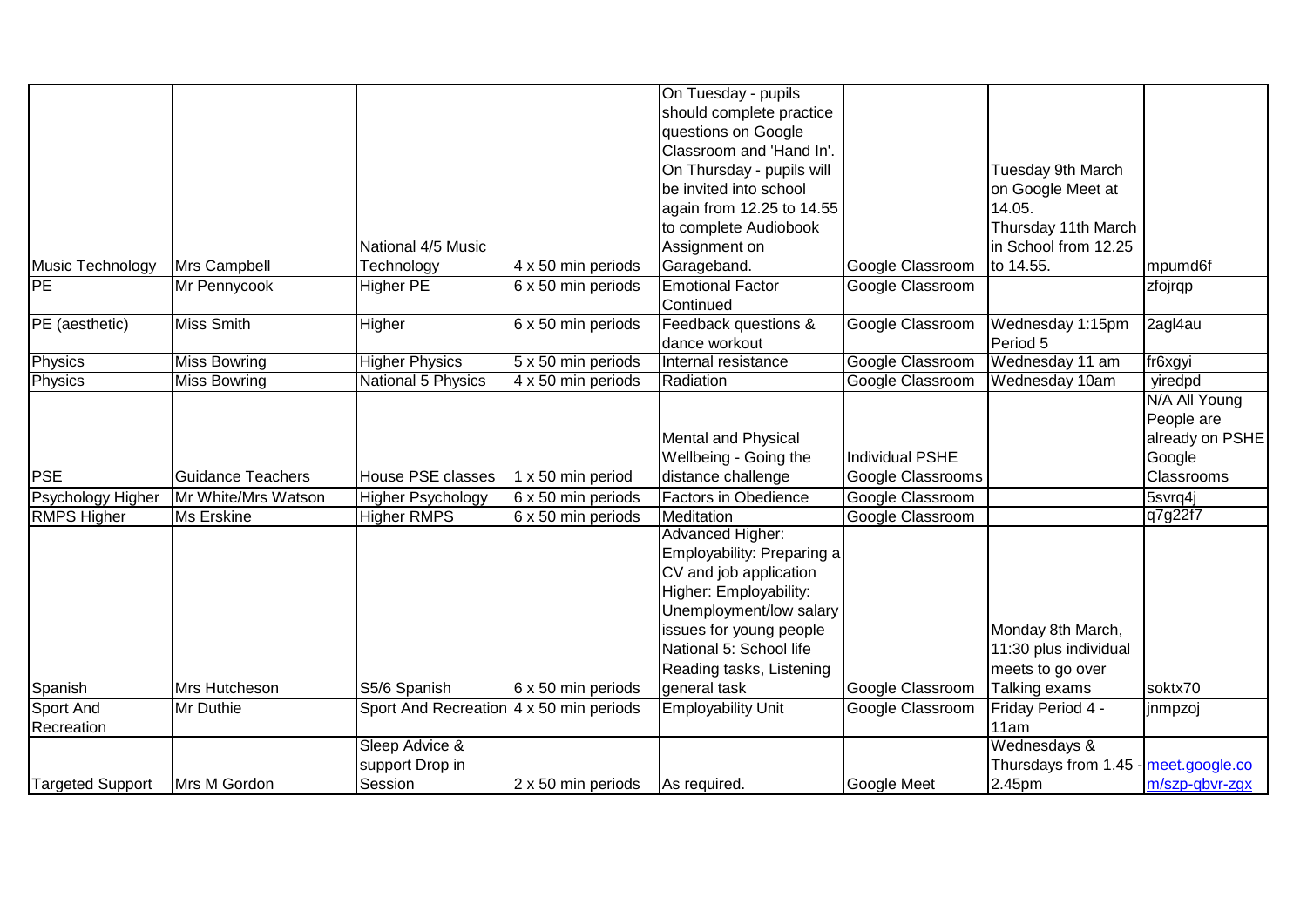|                          |           |                               |                          | <b>Tutorials and Google</b> |                  |                                 |                  |
|--------------------------|-----------|-------------------------------|--------------------------|-----------------------------|------------------|---------------------------------|------------------|
|                          |           |                               |                          | Meets with individual       |                  |                                 |                  |
|                          |           |                               |                          | pupils will continue. All   |                  |                                 |                  |
|                          |           |                               |                          | pupils involved will have   |                  |                                 |                  |
|                          |           |                               |                          | been emailed to confirm.    |                  |                                 |                  |
|                          |           |                               |                          | Further support will be     |                  |                                 |                  |
|                          |           |                               |                          | offered as                  |                  |                                 |                  |
|                          |           |                               |                          | required/requested.         |                  |                                 |                  |
|                          |           |                               |                          | Pupils will be contacted    |                  |                                 |                  |
|                          |           | <b>Blair House Tutorial</b>   |                          | individually with           |                  | Various: pupils                 |                  |
| <b>Targeted Support</b>  | Ms Arthur | Group                         | $1 \times 50$ min period | applicable codes.           | Google classroom | contacted individually. khbdqgr |                  |
|                          |           |                               |                          |                             |                  | S1: Monday 11.35 or             |                  |
|                          |           |                               |                          |                             |                  | by arrangement                  |                  |
|                          |           |                               |                          |                             |                  | S3: Thursday 10.45              |                  |
|                          |           |                               |                          |                             |                  | or by arrangement               |                  |
| <b>Tutorial Faskally</b> |           | <b>Tutorials for Faskally</b> |                          | variable as agreed with     |                  | Seniors: by                     | various; sent to |
| House                    | Dr Millar | House                         | 1 x 50 min period        | <i>individuals</i>          | Google classroom | arrangement                     | individuals      |